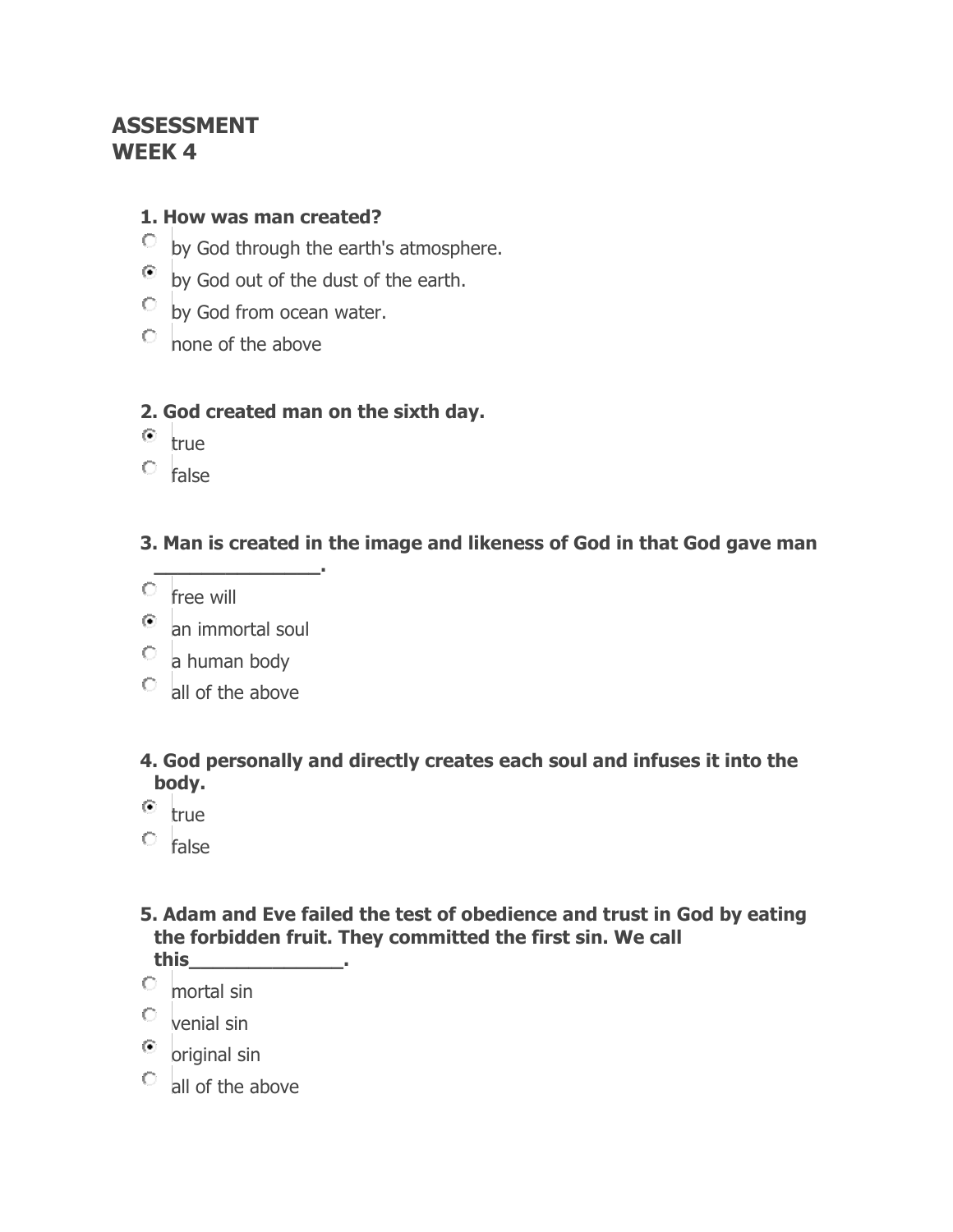# **6. It is only through\_\_\_\_\_\_\_\_\_\_that we can be saved.**

- О. faith
- O reason
- $\circ$  trust
- ⊙ **Jesus**

# **7. God made us. He made the earth, and everything on the earth, for our own use and pleasure. All that He asks of us is that we learn**

- **to\_\_\_\_\_,\_\_\_\_\_\_,\_\_\_\_\_\_\_\_\_\_.**
- $\circ$ know Him, love Him, pray to Him
- $\bigcirc$ know Him, love Him, tell others of Him
- $\odot$ know Him, love Him, serve Him
- know Him, love Him, be at peace with Him

# **8. What did God's action in the Old Testament reveal?**

- $\bullet$  His omnipotence
- $\circ$  His creativity
- $\circ$  His intelligence
- $\circ$  None of the above

# **9. What did God's action in the Old Testament prove?**

- $\overline{\phantom{a}}$  His concern for His people
- $\degree$  His desire that His people are treated well
- $\bullet$  that He is always faithful to His people
- none of the above

#### **10. Jesus is both God and man.**

- $^{\circ}$  true
- $\circ$  false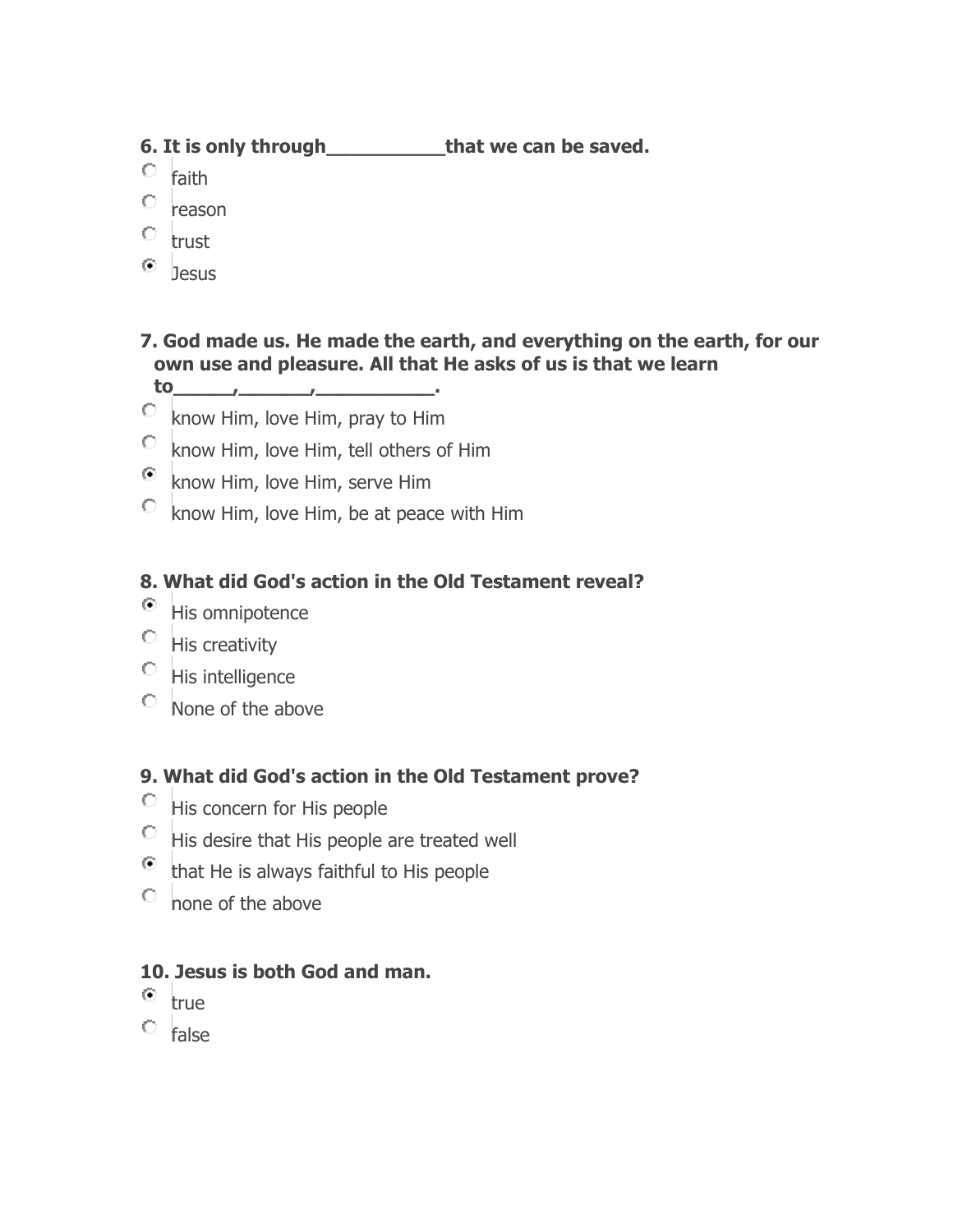# **11. Jesus gave us the "Good News" of salvation. This message is found in the\_\_\_\_\_\_\_\_\_\_\_\_\_\_\_.**

- Old Testament
- <sup>O</sup> New Testament
- $\circ$  the words of the prophets
- all of the above

#### **12. By His words and actions, Jesus made known the deepest truths about God.**

- $\left( \bullet \right)$ true
- $\circ$  false

# **13. The Father, Son, and Holy Spirit is known as\_\_\_\_\_\_\_\_\_\_\_\_\_\_\_\_\_.**

- The Holy Family
- <sup>®</sup> The Blessed Trinity
- $\circ$  Three parts of the Church
- $\circ$  All of the above

### **14. In what event is God's all-powerful action for our salvation especially seen?**

- $\circ$  the birth of Christ
- $\circ$  the Last Supper
- $\overline{\phantom{a}}$  The parting of the Red Sea
- Christ's Resurrection from the dead

# **15. We should regard creation as the continuing action of God , from the beginning till the end of time, as He brings about the salvation of men and their destiny.**

- $^{\circ}$  true
- $\circ$  false